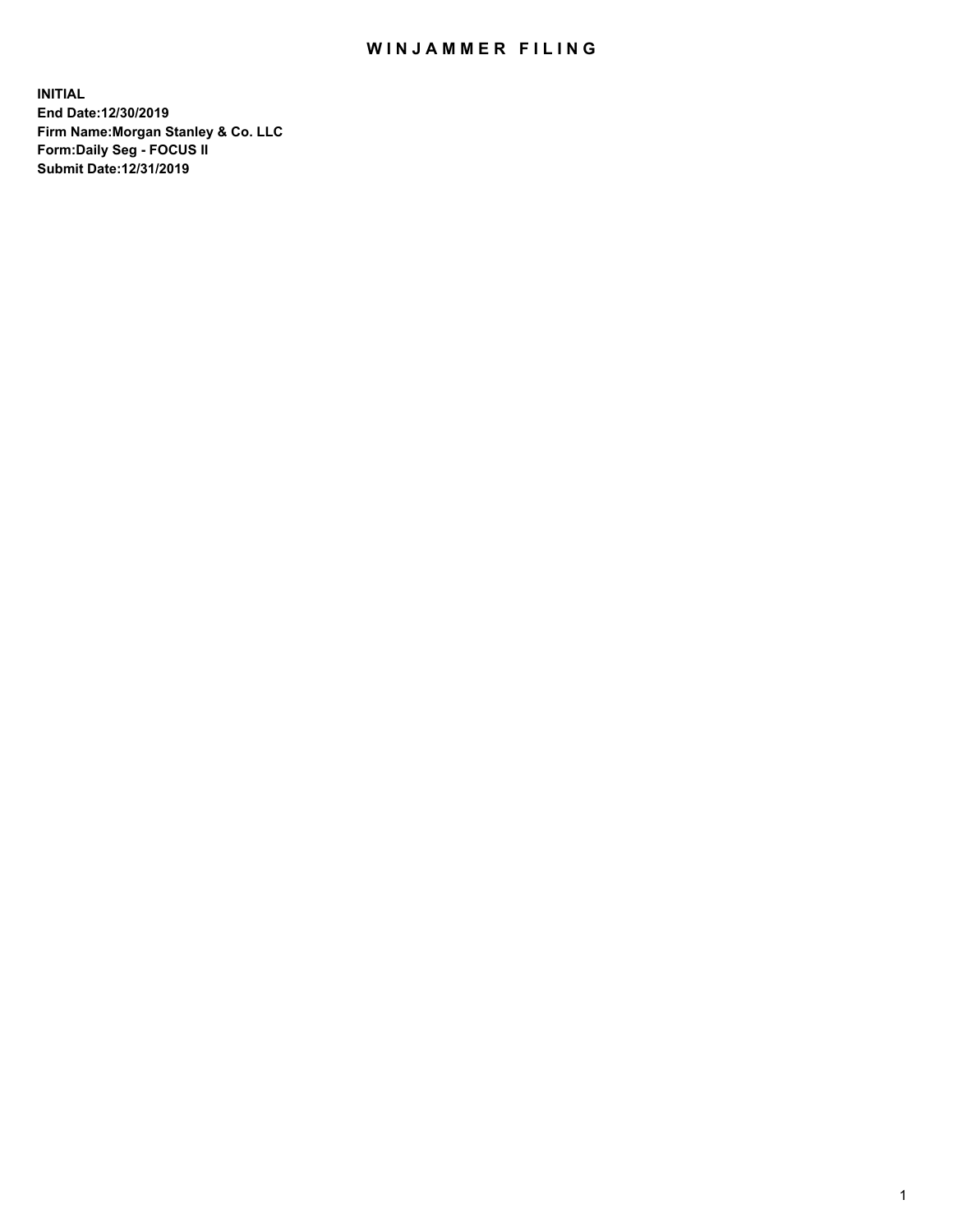**INITIAL End Date:12/30/2019 Firm Name:Morgan Stanley & Co. LLC Form:Daily Seg - FOCUS II Submit Date:12/31/2019 Daily Segregation - Cover Page**

| Name of Company                                                                                                                                                                                                                                                                                                                | Morgan Stanley & Co. LLC                                    |
|--------------------------------------------------------------------------------------------------------------------------------------------------------------------------------------------------------------------------------------------------------------------------------------------------------------------------------|-------------------------------------------------------------|
| <b>Contact Name</b>                                                                                                                                                                                                                                                                                                            | <b>Ikram Shah</b>                                           |
| <b>Contact Phone Number</b>                                                                                                                                                                                                                                                                                                    | 212-276-0963                                                |
| <b>Contact Email Address</b>                                                                                                                                                                                                                                                                                                   | lkram.shah@morganstanley.com                                |
| FCM's Customer Segregated Funds Residual Interest Target (choose one):<br>a. Minimum dollar amount: ; or<br>b. Minimum percentage of customer segregated funds required:% ; or<br>c. Dollar amount range between: and; or<br>d. Percentage range of customer segregated funds required between: % and %.                       | 235,000,000<br><u>0</u><br>0 <sub>0</sub><br>0 <sub>0</sub> |
| FCM's Customer Secured Amount Funds Residual Interest Target (choose one):<br>a. Minimum dollar amount: ; or<br>b. Minimum percentage of customer secured funds required:% ; or<br>c. Dollar amount range between: and; or<br>d. Percentage range of customer secured funds required between:% and%.                           | 140,000,000<br><u>0</u><br>0 <sub>0</sub><br>0 <sub>0</sub> |
| FCM's Cleared Swaps Customer Collateral Residual Interest Target (choose one):<br>a. Minimum dollar amount: ; or<br>b. Minimum percentage of cleared swaps customer collateral required:% ; or<br>c. Dollar amount range between: and; or<br>d. Percentage range of cleared swaps customer collateral required between:% and%. | 92,000,000<br><u>0</u><br><u>00</u><br>0 <sub>0</sub>       |

Attach supporting documents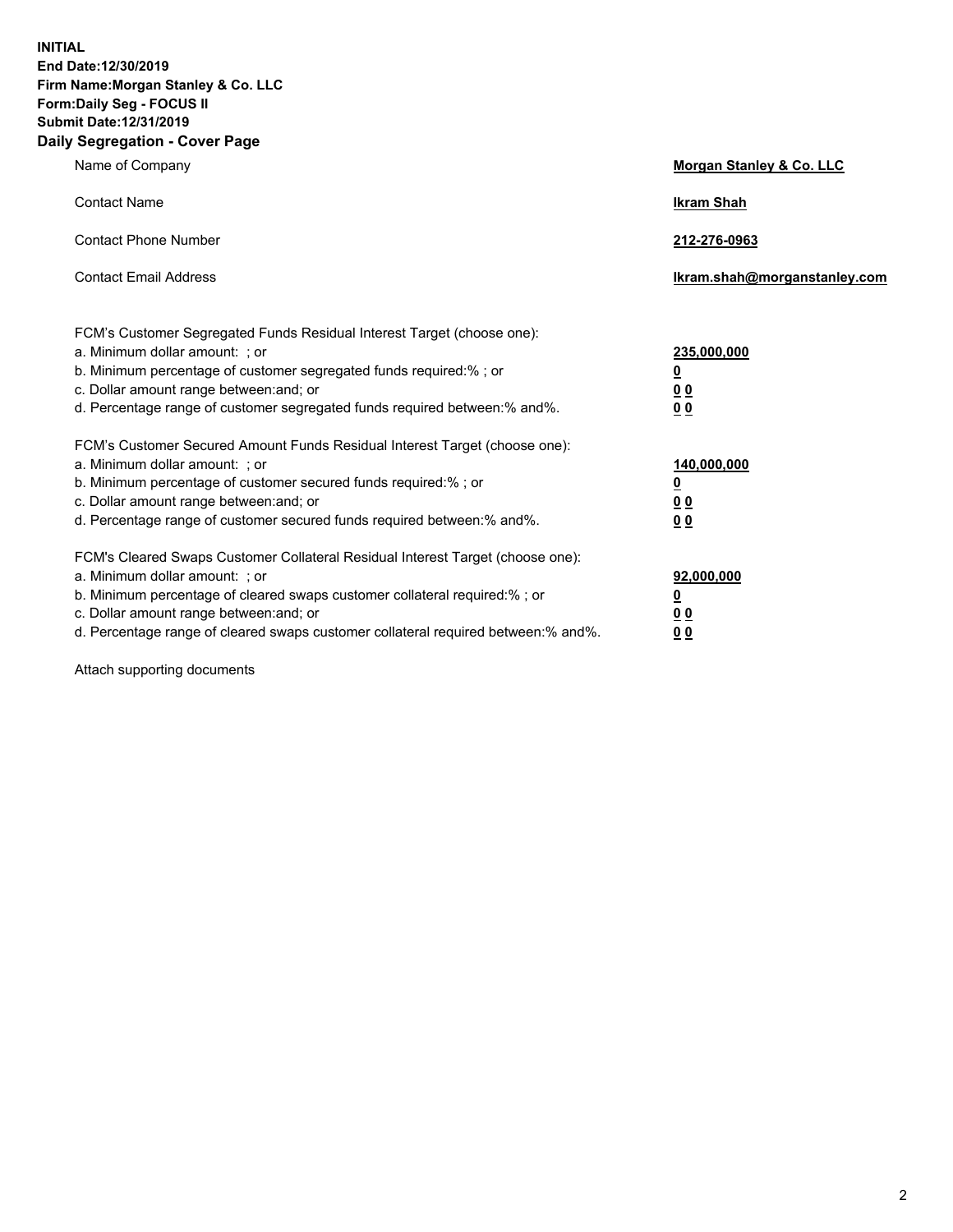## **INITIAL End Date:12/30/2019 Firm Name:Morgan Stanley & Co. LLC Form:Daily Seg - FOCUS II Submit Date:12/31/2019**

## **Daily Segregation - Secured Amounts**

|    | Foreign Futures and Foreign Options Secured Amounts                                         |                                              |
|----|---------------------------------------------------------------------------------------------|----------------------------------------------|
|    | Amount required to be set aside pursuant to law, rule or regulation of a foreign            | $0$ [7305]                                   |
|    | government or a rule of a self-regulatory organization authorized thereunder                |                                              |
| 1. | Net ledger balance - Foreign Futures and Foreign Option Trading - All Customers<br>A. Cash  |                                              |
|    | B. Securities (at market)                                                                   | 3,032,976,926 [7315]<br>2,200,538,356 [7317] |
| 2. | Net unrealized profit (loss) in open futures contracts traded on a foreign board of trade   | 47,443,846 [7325]                            |
| 3. | Exchange traded options                                                                     |                                              |
|    | a. Market value of open option contracts purchased on a foreign board of trade              | 4,565,988 [7335]                             |
|    | b. Market value of open contracts granted (sold) on a foreign board of trade                | $-6,141,627$ [7337]                          |
| 4. | Net equity (deficit) (add lines 1.2. and 3.)                                                | 5,279,383,489 [7345]                         |
| 5. | Account liquidating to a deficit and account with a debit balances - gross amount           | 118,970,439 [7351]                           |
|    | Less: amount offset by customer owned securities                                            | -118,639,778 [7352]                          |
| 6. | Amount required to be set aside as the secured amount - Net Liquidating Equity              | 5,279,714,150 [7355]                         |
|    | Method (add lines 4 and 5)                                                                  |                                              |
| 7. | Greater of amount required to be set aside pursuant to foreign jurisdiction (above) or line | 5,279,714,150 [7360]                         |
|    | 6.                                                                                          |                                              |
|    | FUNDS DEPOSITED IN SEPARATE REGULATION 30.7 ACCOUNTS                                        |                                              |
| 1. | Cash in banks                                                                               |                                              |
|    | A. Banks located in the United States                                                       | 514,352,332 [7500]                           |
|    | B. Other banks qualified under Regulation 30.7                                              | 433,407,411 [7520] 9                         |
|    |                                                                                             | [7530]                                       |
| 2. | Securities                                                                                  |                                              |
|    | A. In safekeeping with banks located in the United States                                   | 275,086,089 [7540]                           |
|    | B. In safekeeping with other banks qualified under Regulation 30.7                          | 0 [7560] 275,086,089                         |
| 3. | Equities with registered futures commission merchants                                       |                                              |
|    | A. Cash                                                                                     | 7,525,804 [7580]                             |
|    | <b>B.</b> Securities                                                                        | $0$ [7590]                                   |
|    | C. Unrealized gain (loss) on open futures contracts                                         | 4,755,452 [7600]                             |
|    | D. Value of long option contracts                                                           | $0$ [7610]                                   |
| 4. | E. Value of short option contracts                                                          | <u>0</u> [7615] <u>12,281,256</u> [          |
|    | Amounts held by clearing organizations of foreign boards of trade<br>A. Cash                |                                              |
|    | <b>B.</b> Securities                                                                        | $0$ [7640]<br>$0$ [7650]                     |
|    | C. Amount due to (from) clearing organization - daily variation                             | $0$ [7660]                                   |
|    | D. Value of long option contracts                                                           | $0$ [7670]                                   |
|    | E. Value of short option contracts                                                          | 0 [7675] 0 [7680]                            |
| 5. | Amounts held by members of foreign boards of trade                                          |                                              |
|    | A. Cash                                                                                     | 2,268,993,255 [7700]                         |
|    | <b>B.</b> Securities                                                                        | 1,925,452,267 [7710]                         |
|    | C. Unrealized gain (loss) on open futures contracts                                         | 42,688,394 [7720]                            |
|    | D. Value of long option contracts                                                           | 4,565,988 [7730]                             |
|    | E. Value of short option contracts                                                          | -6,141,627 [7735] 4,2                        |
|    |                                                                                             | [7740]                                       |
| 6. | Amounts with other depositories designated by a foreign board of trade                      | $0$ [7760]                                   |
| 7. | Segregated funds on hand                                                                    | $0$ [7765]                                   |
| 8. | Total funds in separate section 30.7 accounts                                               | 5,470,685,365 [7770]                         |
| 9. | Excess (deficiency) Set Aside for Secured Amount (subtract line 7 Secured Statement         | 190,971,215 [7380]                           |
|    | Page 1 from Line 8)                                                                         |                                              |
|    |                                                                                             |                                              |

- 10. Management Target Amount for Excess funds in separate section 30.7 accounts **140,000,000** [7780]
- 11. Excess (deficiency) funds in separate 30.7 accounts over (under) Management Target **50,971,215** [7785]

Less: amount offset by customer owned securities **-118,639,778** [7352] **330,661** [7354] **50** [7355]

## **50** [7360]

B. Other banks qualified under Regulation 30.7 **433,407,411** [7520] **947,759,743**

 $5,086,089$  [7570]

**281,256** [7620]

 E. Value of short option contracts **-6,141,627** [7735] **4,235,558,277 190,971,215** [7380]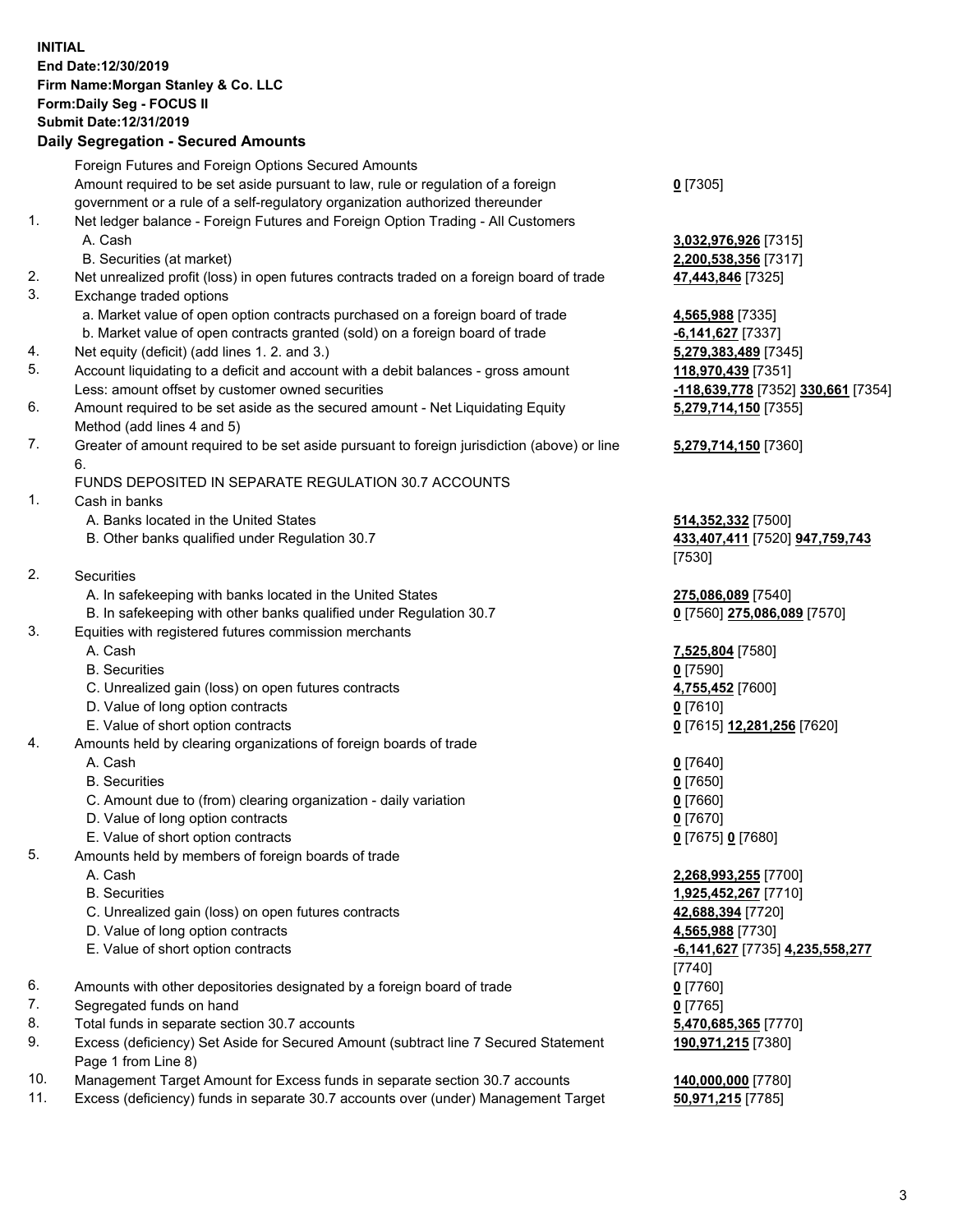**INITIAL End Date:12/30/2019 Firm Name:Morgan Stanley & Co. LLC Form:Daily Seg - FOCUS II Submit Date:12/31/2019 Daily Segregation - Segregation Statement** SEGREGATION REQUIREMENTS(Section 4d(2) of the CEAct) 1. Net ledger balance A. Cash **9,984,702,877** [7010] B. Securities (at market) **6,150,571,794** [7020] 2. Net unrealized profit (loss) in open futures contracts traded on a contract market **448,914,014** [7030] 3. Exchange traded options A. Add market value of open option contracts purchased on a contract market **312,665,703** [7032] B. Deduct market value of open option contracts granted (sold) on a contract market **-261,918,682** [7033] 4. Net equity (deficit) (add lines 1, 2 and 3) **16,634,935,706** [7040] 5. Accounts liquidating to a deficit and accounts with debit balances - gross amount **444,327,426** [7045] Less: amount offset by customer securities **-443,265,532** [7047] **1,061,894** [7050] 6. Amount required to be segregated (add lines 4 and 5) **16,635,997,600** [7060] FUNDS IN SEGREGATED ACCOUNTS 7. Deposited in segregated funds bank accounts A. Cash **3,360,914,418** [7070] B. Securities representing investments of customers' funds (at market) **0** [7080] C. Securities held for particular customers or option customers in lieu of cash (at market) **663,364,928** [7090] 8. Margins on deposit with derivatives clearing organizations of contract markets A. Cash **7,191,757,284** [7100] B. Securities representing investments of customers' funds (at market) **0** [7110] C. Securities held for particular customers or option customers in lieu of cash (at market) **5,487,206,866** [7120] 9. Net settlement from (to) derivatives clearing organizations of contract markets **160,453,824** [7130] 10. Exchange traded options A. Value of open long option contracts **312,665,703** [7132] B. Value of open short option contracts **-261,918,682** [7133] 11. Net equities with other FCMs A. Net liquidating equity **7,742,908** [7140] B. Securities representing investments of customers' funds (at market) **0** [7160] C. Securities held for particular customers or option customers in lieu of cash (at market) **0** [7170] 12. Segregated funds on hand **0** [7150] 13. Total amount in segregation (add lines 7 through 12) **16,922,187,249** [7180] 14. Excess (deficiency) funds in segregation (subtract line 6 from line 13) **286,189,649** [7190]

- 15. Management Target Amount for Excess funds in segregation **235,000,000** [7194]
- 16. Excess (deficiency) funds in segregation over (under) Management Target Amount Excess

**51,189,649** [7198]